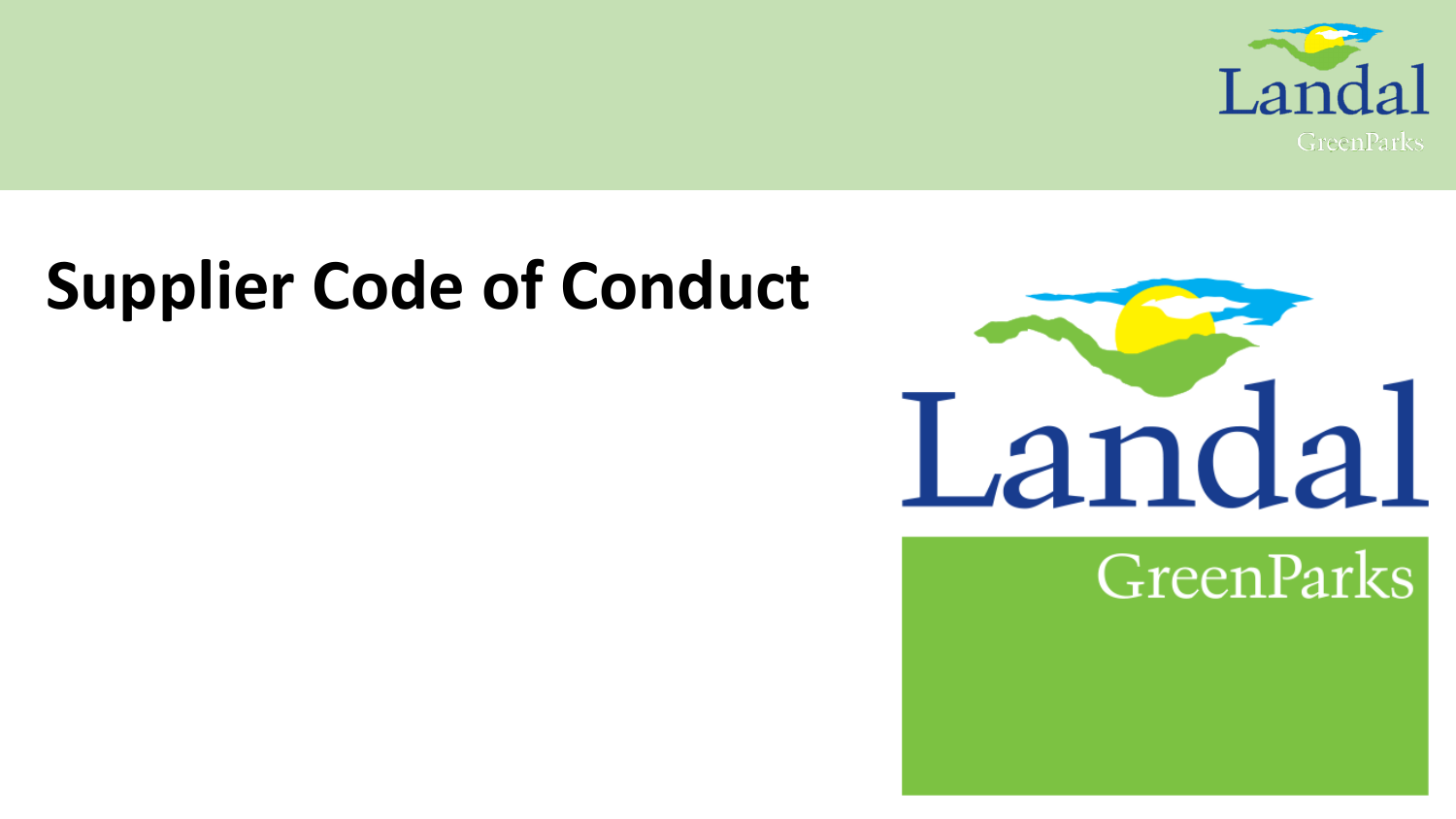

### **INTRODUCTION**

Landal GreenParks (from here onwards referred to as "Landal") is committed to responsible business practices and operations, including engaging with vendors and suppliers that are dedicated to similar principles and holding their own suppliers and subcontractors to the same standards and practices. Our suppliers play a vital role in upholding Landal's reputation for excellence with guests, employees, business partners, investors, contractors and other important stakeholders. We want to do business with companies that share our values and identify and build relationships with suppliers that follow all applicable laws as well as the spirit and intent of our principles.

As a Landal supplier it is expected that you and your employees will strive to stay within comparable standards of conduct and will respect the obligations of Landal employees to adhere to Landal policies and applicable standards. Suppliers are encouraged to have appropriate management systems in place and take steps to comply with this Supplier Code of Conduct, including transparency concerning policies and practices and related employee education. We encourage our suppliers to hold their suppliers and subcontractors accountable to these standards.

Landal may take steps to assess a supplier's adherence to this Supplier Code of Conduct. Failure to comply to this Supplier Code of Conduct could jeopardize the business relationship.

For the purposes of this document "Supplier" means any company, corporation or other entity that sells, or seeks to sell goods or services to Landal.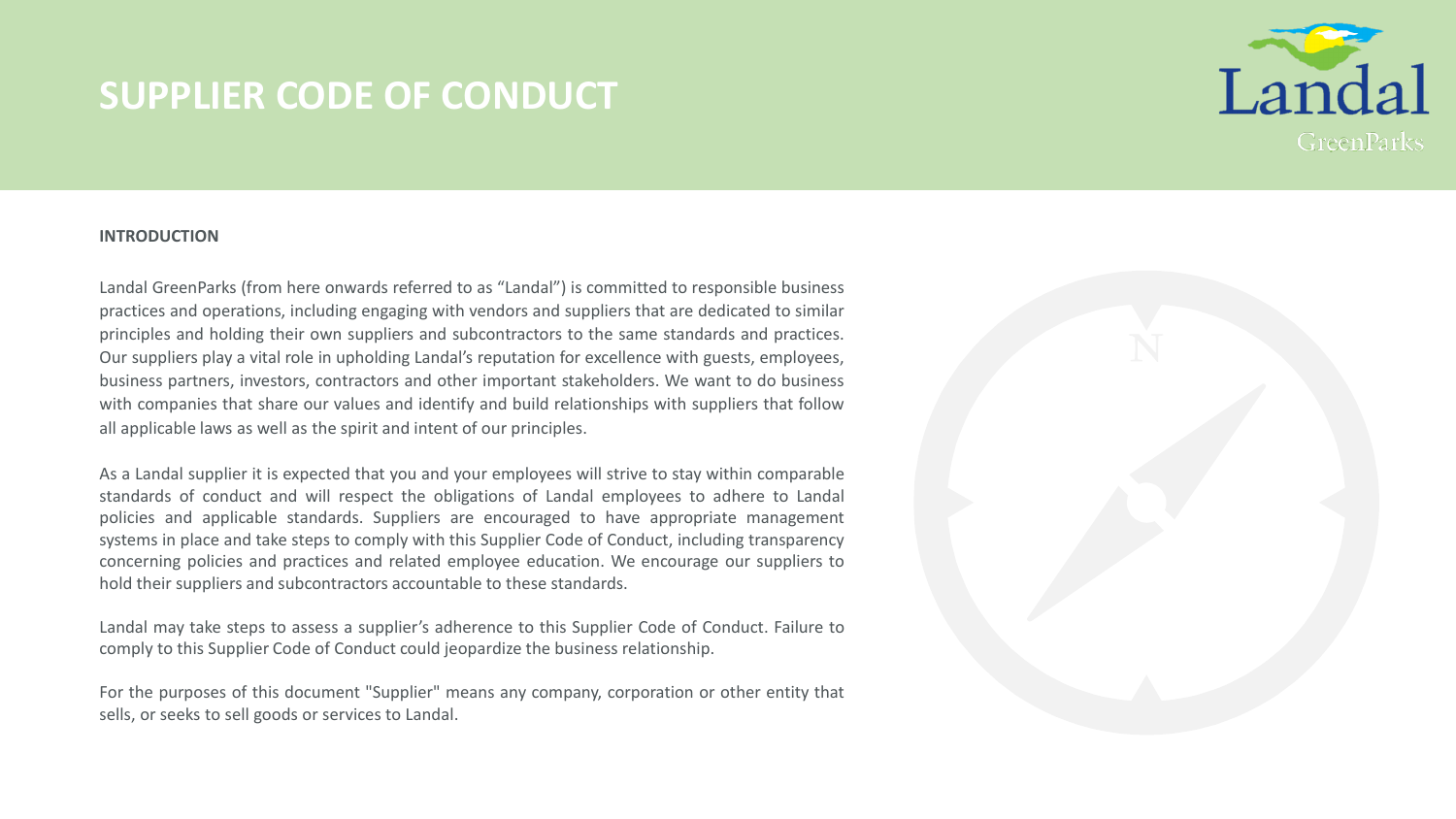

### **LEGEND**

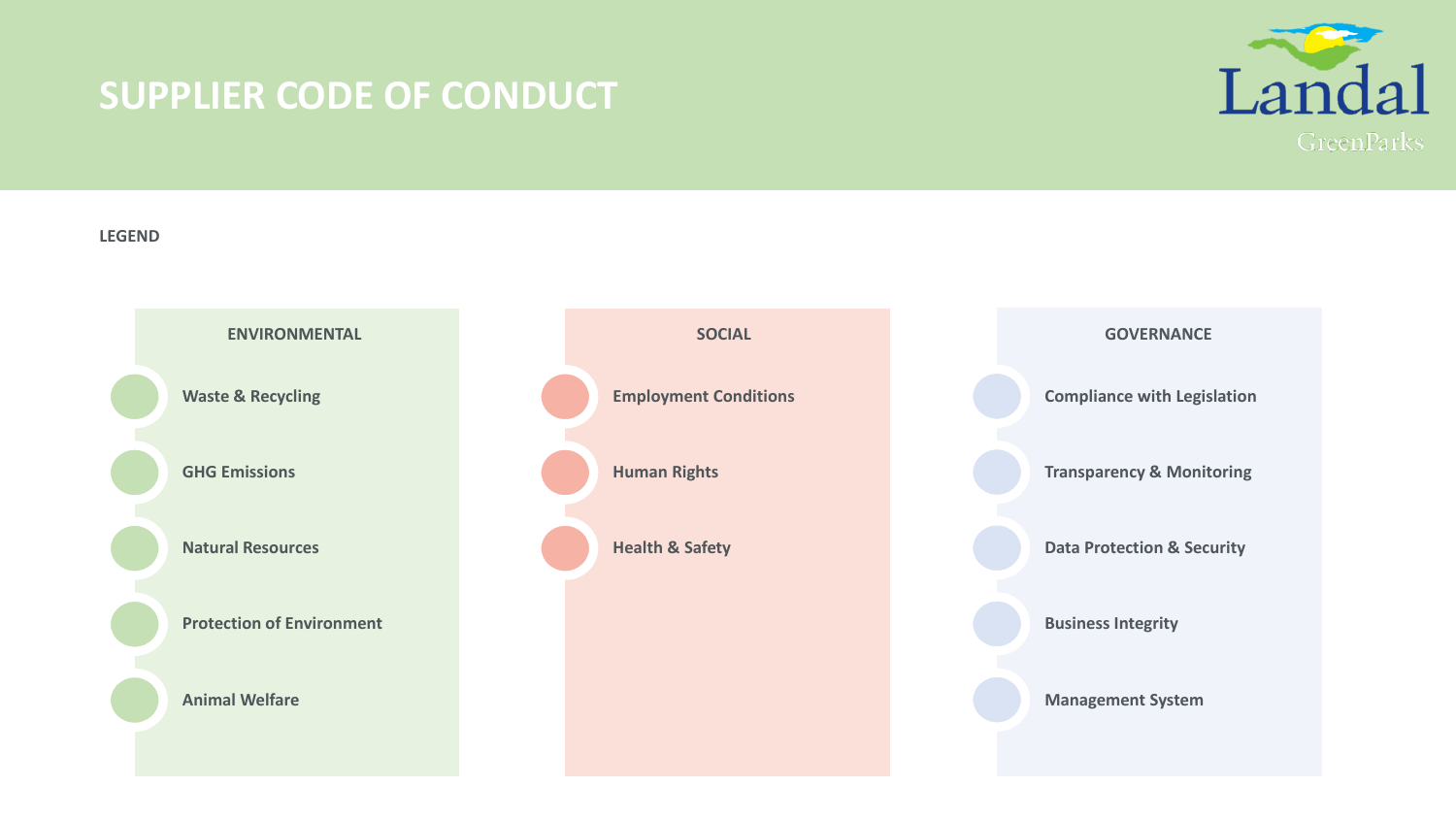

### **ENVIRONMENTAL**

Landal has a close connection to nature. First and foremost because all our parks are amidst of nature and nature is part of who we are. Therefor we deeply care about our natural environment. Suppliers shall comply with all applicable environmental codes, laws, rules and regulations in the place where they operate and ensure that they obtain and maintain all necessary environmental permits and registrations to conduct their business. We expect suppliers to thoroughly familiarize with the topics mentioned below. Depending on the nature of purchased products additional requirements may be demanded.



### **WASTE & RECYCLING**

Waste of all kinds should be reduced or eliminated at the source through production modifications, operational processes, materials substitution, conservation, recycling and re-use of materials. Landal expects suppliers to have effective waste management processes in place to ensure waste (including hazardous an e-waste) is processed in a responsible manner. We encourage suppliers to act in accordance with the Refuse, Reduce, Reuse, Refurbish, Recycle philosophy.

Moreover suppliers should avoid the use of any of the chemicals mentioned on the [SIN](https://chemsec.org/) list (or local equivalent) (i.e. asbestos, arsenic, cadmium, chromium compounds, et cetera) and should strive to use chemicals with low toxicity and high biodegradability (see [EEA\)](https://www.eea.europa.eu/).

### **GHG EMISSIONS**

Reducing Green House Gas emissions is a pivotal environmental measure. Suppliers should have ambitious targets and effective management procedures in place to reduce their CO<sub>2eq</sub> emissions. Suppliers should be able to demonstrate their efforts to reduce CO<sub>2eq</sub> emissions. Besides CO<sub>2eq</sub>, other emissions (i.e. corrosives or ozone depleting chemicals et cetera) should be monitored and discharges should be reduced to the minimum.

Moreover, suppliers we encourage suppliers to present the intensity of their products and services, this includes direct (scope 1) as well as indirect (scope 2 & 3) emissions. We refer to the Greenhouse gas [protocol](https://ghgprotocol.org/) for more information.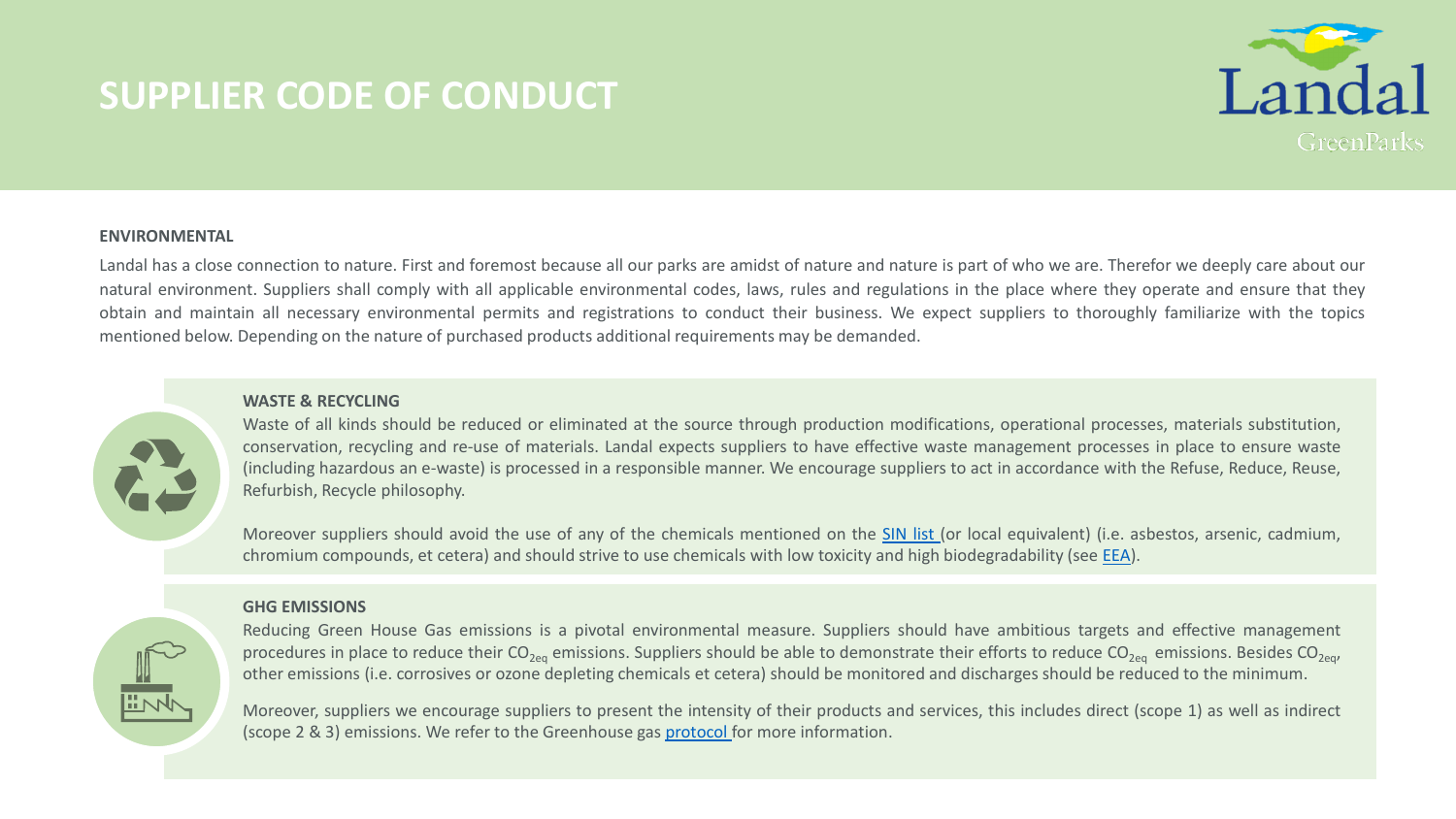



### **NATURAL RESOURCES**

Landal expects suppliers to address its use of (natural) resources to ensure efficient and sustainable processes are in place with respect to water (inclusive of quantity, quality, and risk), raw, processed and non-renewable materials, as well as energy. Supplier are expected to be able to demonstrate an effective resource management system that incorporates the PDCA-cycle for continuous improvement.

Landal expects suppliers implement purchasing policies and procedures which favor sustainable and locally produced goods and services in preference of imported products wherever possible and reasonable.

### **PROTECTION OF ENVIRONMENT**

Suppliers shall have a program in place to continuously minimize negative environmental impacts of their full product/service lifecycle and minimize their product/service carbon footprint as a result. Suppliers are expected to comply with existing legislation and regulations regarding the protection of the environment.

Landal encourages suppliers to surpass environmental regulations and expects suppliers to mitigate negative impacts, such as deforestation and air, water and soil pollution, as well as impacts that cause loss of biodiversity and harm ecosystems.

### **ANIMAL WELFARE**

Landal is committed to the humane treatment of animals and recognizes that animal welfare is crucial to safe and responsible operations, entertainment and food and product supply chains. Suppliers should recognize their responsibility for the ethical treatment of animals in their care and in the care of their suppliers, employees and contractors. We expect our suppliers, vendors and business partners to comply with local standards and encourage them to surpass, where feasible, international standards on the ethical, humane and legal treatment of animals.

Landal expects suppliers of food products that the traceability of food to source/origin is guaranteed.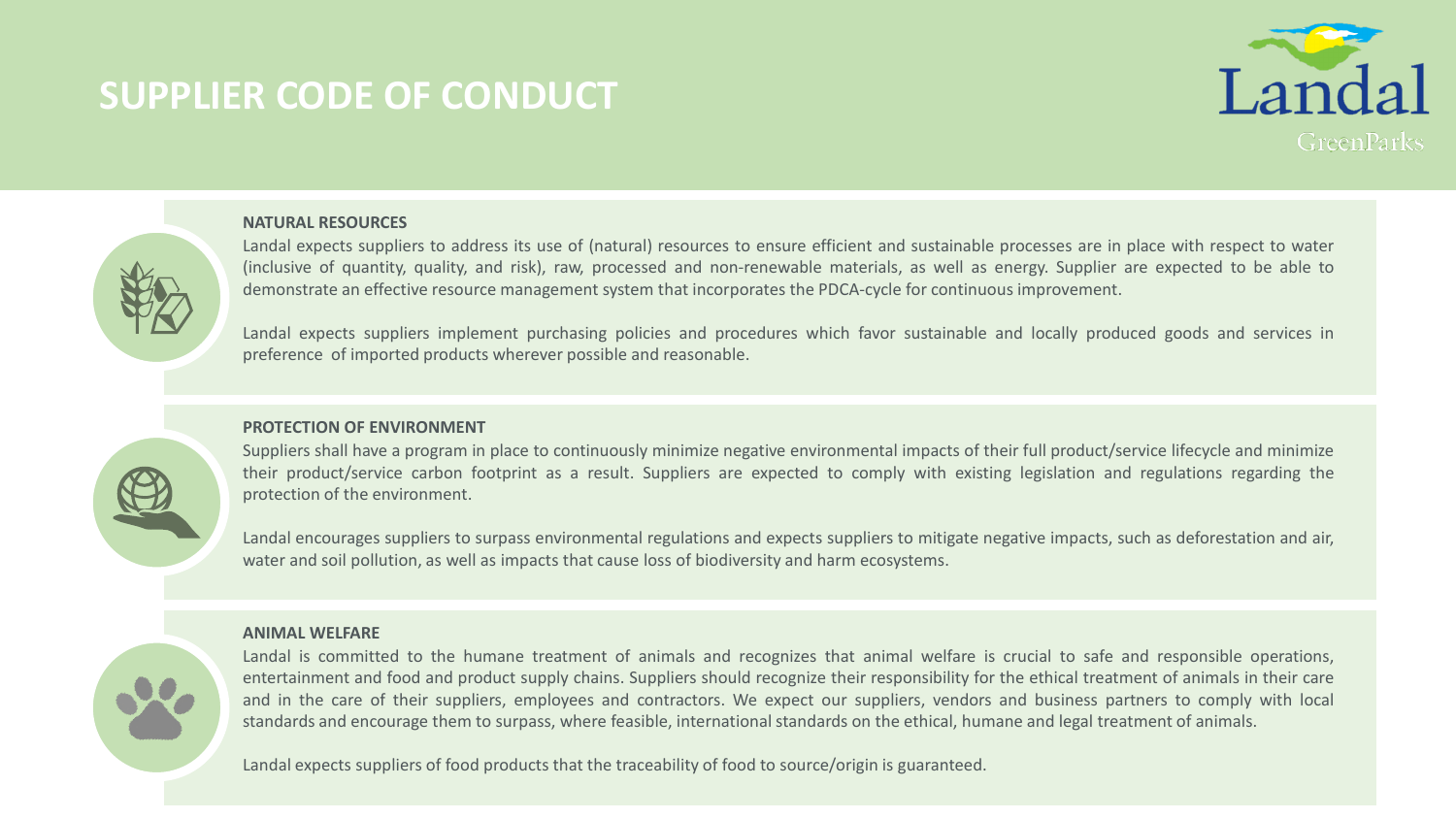

### **SOCIAL**

Landal provides unforgettable holidays for our guests amidst of nature. We do this together with our dedicated employees who care deeply for the wellbeing of our guests and each other. Landal believes in advancing the United Nations Global [Compact](https://www.unglobalcompact.org/)'s (UNGC) ten universally accepted principles in the areas of human rights, labor, environment, and anti-corruption; as well as the seventeen Sustainable [Development](https://www.un.org/sustainabledevelopment/sustainable-development-goals/) Goals.

Moreover, Landal respects the articles contained in the Universal [Declaration](https://www.un.org/en/universal-declaration-human-rights/) of Human Rights, and expects suppliers to the same. Landal is committed to combatting modern slavery, educating employees and encouraging its partners and the broader business community to take a stand against human trafficking.

### **EMPLOYMENT CONDITIONS**

Landal expects suppliers to provide a safe, healthy and secure workplace that is free of harassment, sexual abuse, corporal punishment, mental or physical coercion; nor is there to be the threat of any such treatment. The working place should be a hospitable environment. This includes access to drinkable water, sanitary facilities, fire safety, emergency preparedness and response, industrial hygiene, adequate lighting and ventilation, safeguarding against occupational injury and illness and subject to regular health and safety reviews, with corrective action being taken where Necessary.

Suppliers shall comply with local laws and industry standards regarding payment, working hours (including overtime), rest days and public holidays and will ensure employees have reasonable daily and weekly work schedules. Landal expects suppliers shall compensate workers in compliance with all applicable wage laws, including those relating to minimum wages, overtime hours and legally mandated benefits. Suppliers will not permit deductions from wages as a disciplinary measure.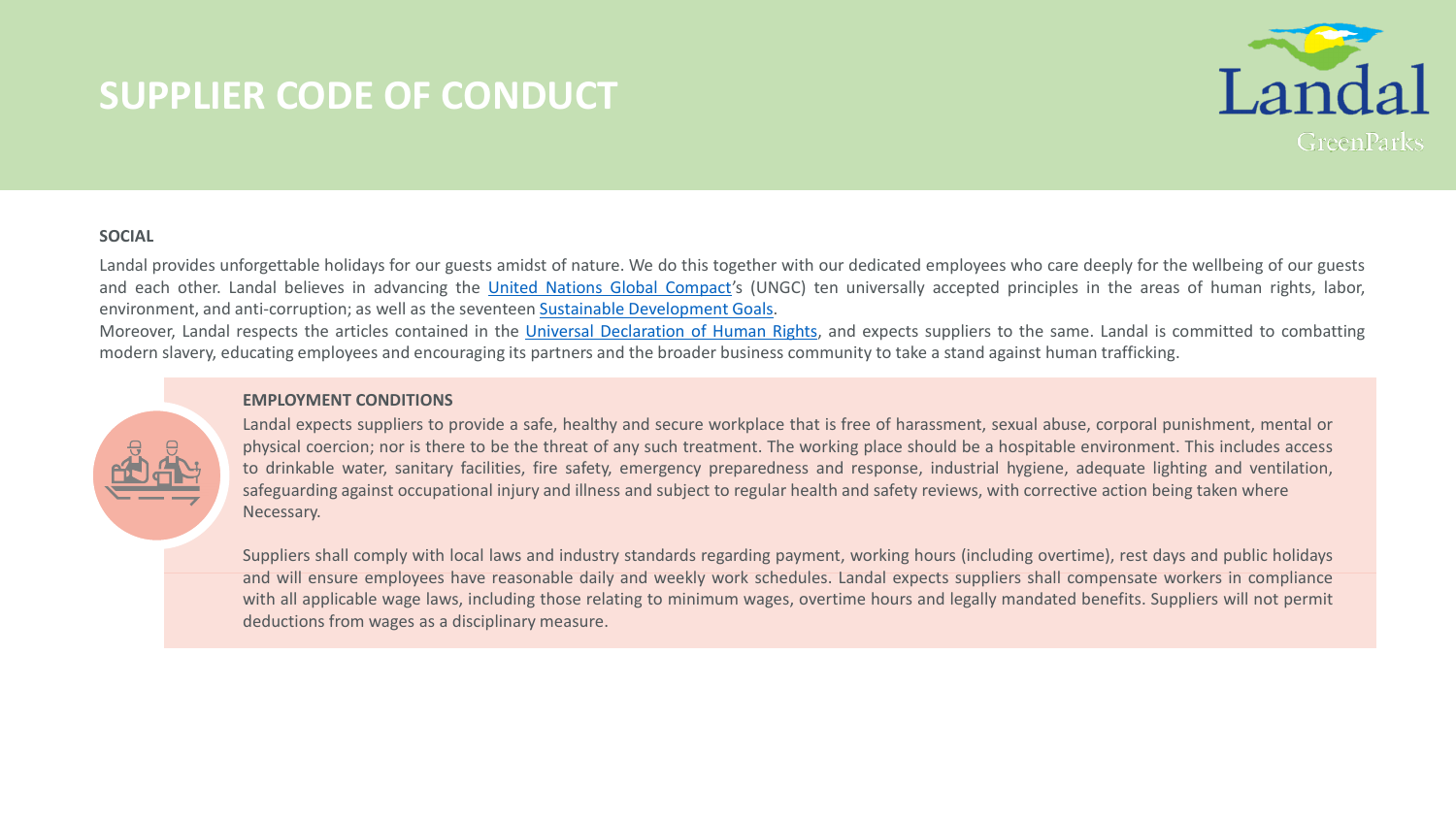



### **HUMAN RIGHTS**

Landal expects suppliers to recognize and be committed to upholding the human rights of workers, and to treat them with dignity and respect. All work will be voluntary, and workers should be free to terminate their employment upon reasonable notice.

All personnel actions, including recruiting, hiring, assignment and promotion, as well as decisions affecting compensation, benefits, transfers, and training, shall be made without regard to creed, race, color, age, gender, sexual orientation, ethnicity, mental or physical disability, religion, political affiliation, health condition, pregnancy, union membership, marital status, or any other status protected by law.

Suppliers shall not use any form of child labor, as defined by Principle Five of the UN Global Compact, in any of their facilities. Suppliers shall adhere to minimum age provisions as applicable by local laws and regulations and shall not use workers under the legal age for employment. Children should be protected from any kind of labor that may be hazardous to their health or interferes with their education.

### **HEALTH & SAFETY**

Suppliers are responsible for upholding a safe and healthy work environment. Suppliers' production and associated services shall comply with workers' health and safety regulation, human rights guidelines, per the [International Labor Organization,](http://www.ilo.org/global/about-the-ilo/lang--en/index.htm) and environmental protection laws in the country of production. In cases where worker housing in provided, the housing must meet the health and safety standards outlined herein.

Procedures and systems are to be in place to manage, track and report occupational injury and illness, including provisions to: i) encourage worker reporting; ii) classify and record injury and illness cases; iii) provide necessary medical treatment; iv) investigate cases and implement corrective actions to eliminate their causes; and v) facilitate the return of workers to work. Employees should receive training on safety, including, where appropriate, proper use of equipment, chemicals, and use of personal protective equipment.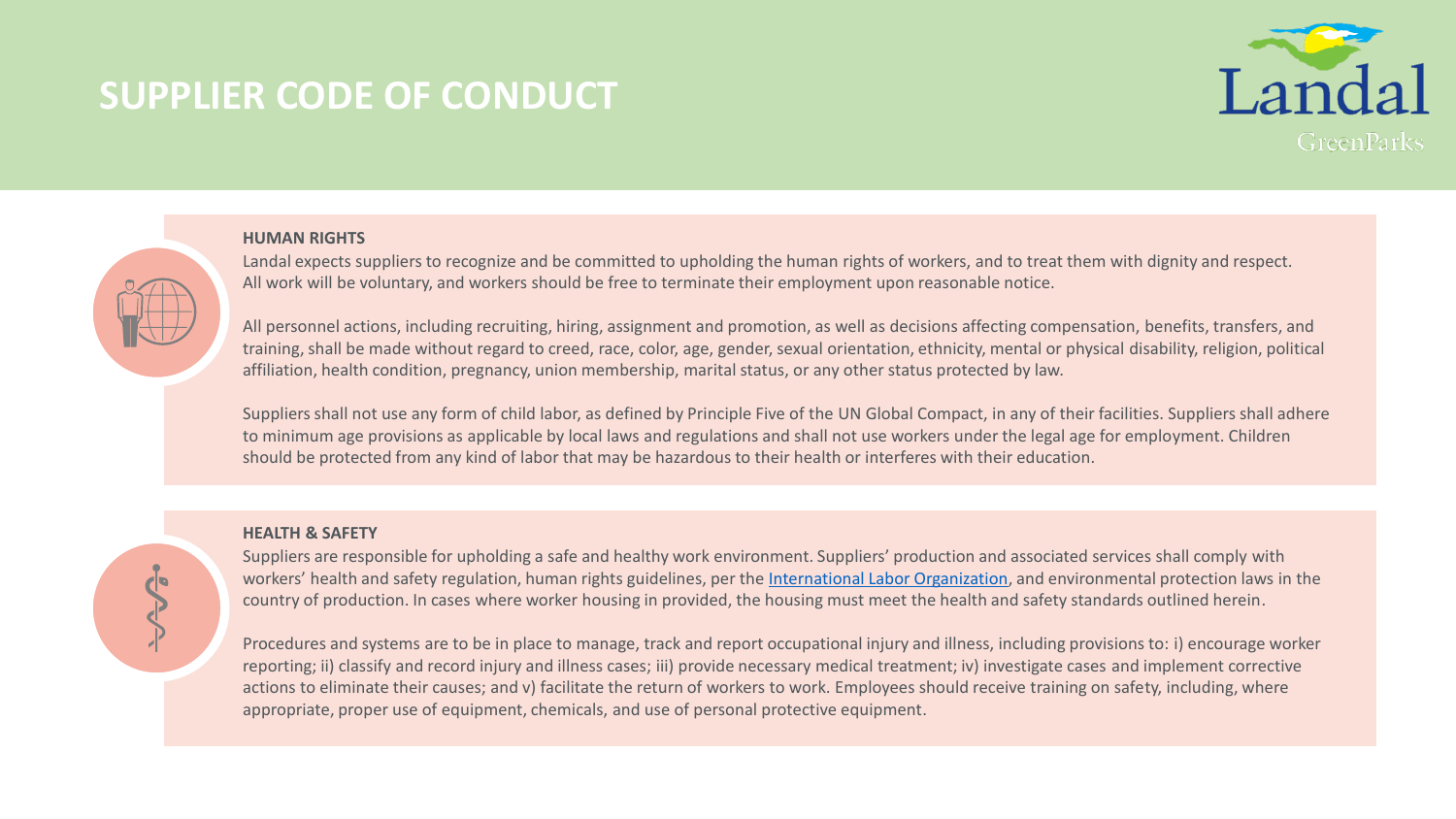

### **GOVERNANCE**

Doing business in a honest, fair, cooperative and transparent manner are cornerstone of long-lasting mutually beneficial business relationships. Landal has a long history of succeeding through honest business competition. Our suppliers are expected to act with the highest standard of integrity when conducting business to or on behalf of Landal. We compete on the basis of price, service and quality, and we award business on the same basis.

Suppliers shall comply with legal requirements regarding fair competition and accurate marketing. They shall act confidentially, lawfully, and with integrity when handling competitive and proprietary information.

### **COMPLIANCE WITH LEGISLATION**

Suppliers must follow all relevant national and local laws and regulations, including those related to labor, health and safety, bribery, corruption, money laundering , and the environment. Suppliers are expected to inform their Landal contact person should there be any significant breaches, allegations of non-compliance or investigation into non-compliance by authorities related to any of the goods or services that the supplier provides to Landal, and may materially affect a Supplier's ability to provide goods or services to Landal.

Suppliers shall comply with all legal requirements regarding fair competition and accurate marketing. They shall act confidentially, lawfully, and with integrity when handling competitive and proprietary information.



### **TRANSPARENCY & MONITORING**

Suppliers shall accurately and fully disclose any requested or relevant information regarding their business activities, structure, financial situation and performance on Landal's behalf, which may affect the performance of their contract with Landal, in accordance with applicable laws and regulations.

Landal encourages suppliers to have a process for timely corrective action of any violations or non-compliance identified and provide its employees with an anonymous complaint mechanism to report workplace grievances.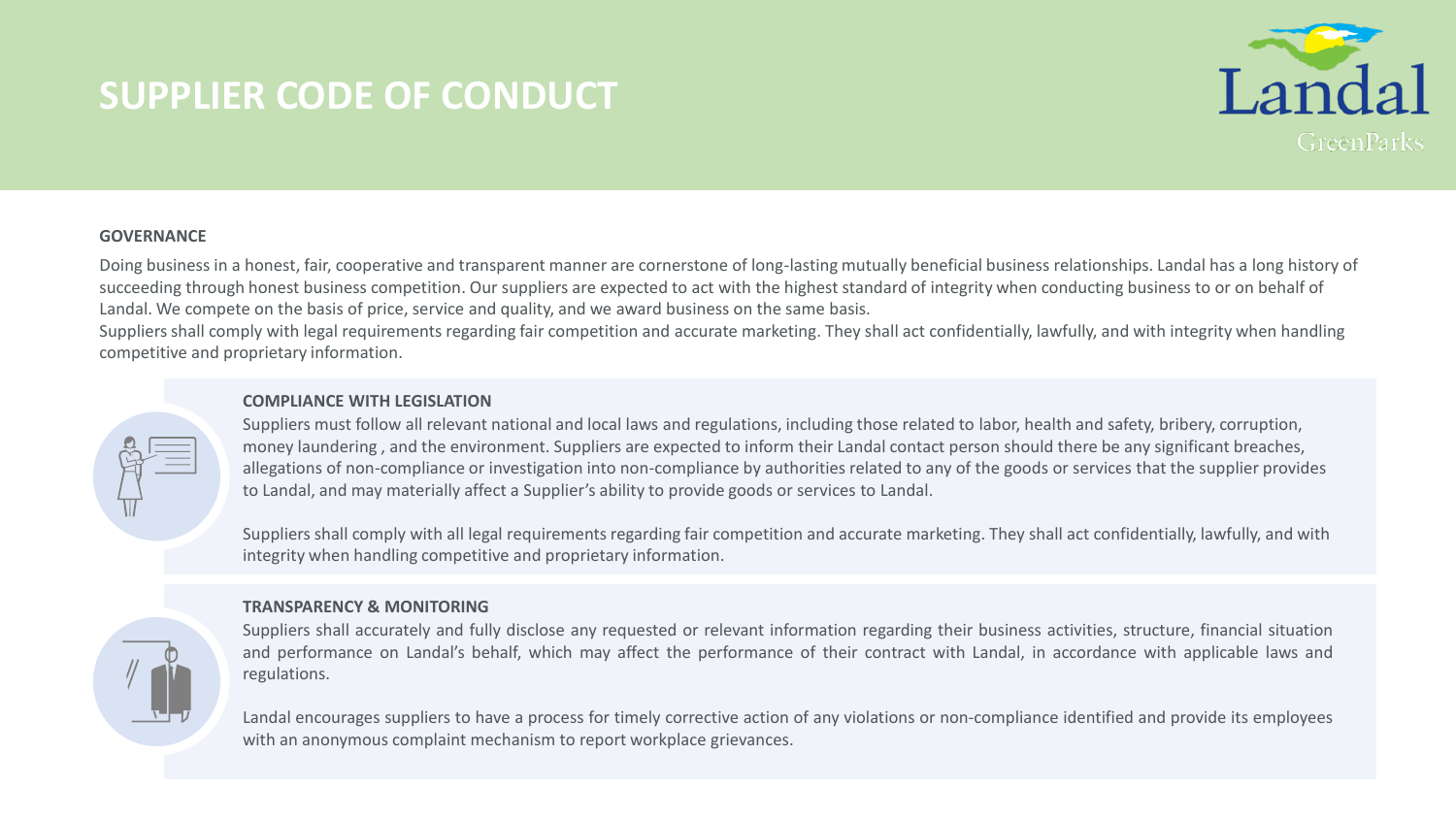

### **DATA PROTECTION & SECURITY**

Landal expects suppliers to implement appropriate confidentiality measures to protect the privacy.



Moreover, suppliers safeguard customer, guest and employee information and the transfer of technology, services and know-how in a manner that protects any applicable international, national and local intellectual property and data protection rights. This includes effectively safeguard information and intellectual property regarding business activities, financial situation, performance, and/or any other information deemed confidential.

### **BUSINESS INTEGRITY**

Landal expects suppliers to engage in fair play and honesty without coercion, conspiracy, bribery, corruption or abuse of economic power. Suppliers shall forbid giving or promising anything of value to a government official or employee, whether to influence that person in his or her official duties or to encourage unlawful conduct.

We only use gifts and entertainment to develop or strengthen business relations, to show appreciation or to create goodwill when appropriate. Appropriate here means well-timed, moderate, infrequent and not in excess of locally acceptable business practices. Landal expects suppliers will ensure that gifts or entertainment are modest and within Landal's guidelines.

### **MANAGEMENT SYSTEM**

Landal is committed to upholding the highest standards regarding the social and environmental integrity of it's supply chain. Landal expects suppliers to have implemented effective management systems to ensure business intelligence information regarding social and environmental performance is considered robust and free of material mistake.

Landal expects that suppliers implement or maintain, as applicable, management systems that facilitate compliance with all applicable laws, identify and mitigate related operational risks, and undertake continuous improvement as appropriate. Landal encourages suppliers to inform and/or train staff on the aforementioned subjects and to track and communicate progress regarding these efforts.